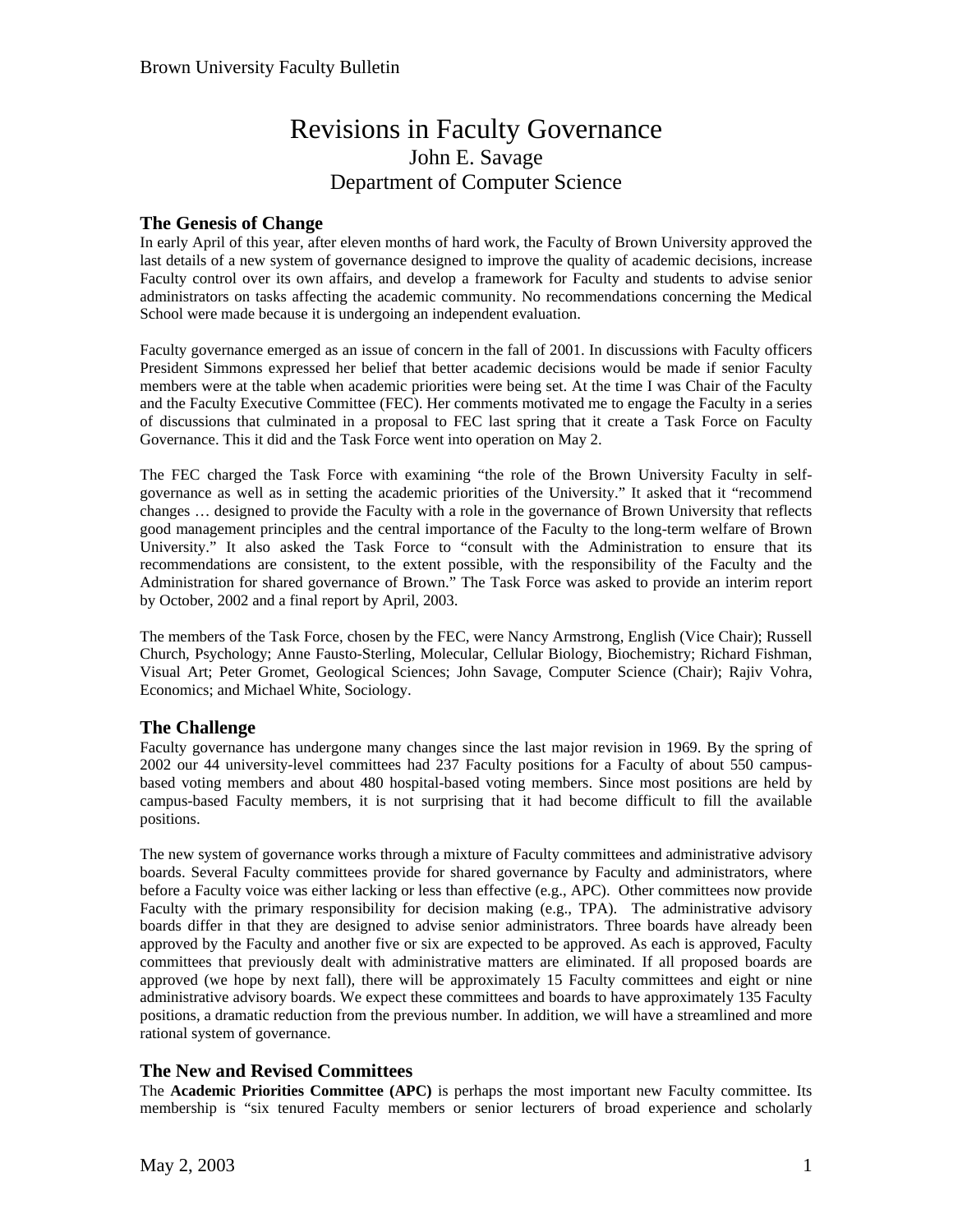## Brown University Faculty Bulletin

distinction who are expected to serve the general interests of the University," the Provost (Chair), the Deans of the Faculty, Medicine & Biological Sciences, College, and the Graduate School, and the Vice President for Research. APC "is responsible for making recommendations to the President concerning the general direction of academic programs." A Faculty member is Vice Chair.

The **Tenure, Promotions and Appointments Committee (TPA)** is a revised version of the Committee on Faculty Reappointment and Tenure (ConFRaT) in which the Chair and Vice Chair are now Faculty members, the number of Faculty positions is increased from eight to 12 and the Deans of the Faculty, Medicine & Biological Sciences, College, and Graduate School now have non-voting status. This change is welcomed by the Provost who now expects the Deans of the Faculty and Medicine & Biololgical Sciences, who bring cases to TPA, to submit their independent assessments of these cases to him in parallel with recommendations from TPA.

The task of the new **Faculty Affairs Committee (FAC)** is to "represent the Faculty in personnel issues such as compensation, benefits, leaves, and diversity." It has six Faculty members, the Deans of the Faculty and Medicine & Biological Sciences, and the Associate Provost & Director of Institutional Diversity (nonvoting). The Chair and Vice Chair of FAC are Faculty members. FAC assumes some of the responsibilities of the Affirmative Action Committee (AAMC) to report and advise on diversity in the Faculty by rank and department. Because AAMC, which has been eliminated, had been preoccupied with the daily review of Faculty searches, it had not had time to handle this important part of its mandate. The **Subcommittee on Diversity in Hiring (SDH), a subcommittee of FAC,** absorbs the AAMC responsibilities not incorporated into FAC, namely, the review of search materials and negative decisions by TPA. Formerly, AAMC reviewed Faculty search materials whenever they were submitted; SDH will review these materials on a monthly basis. AAMC was mandated to review all negative decisions by TPA involving women and minorities; the mandate of SDH is broadened to include all negative decisions.

The new **Committee on Grievance** replaces a complex and cumbersome ad hoc set of grievance procedures. A standing committee of five Faculty members at least three of whom are full professors, with two members in reserve in the event that a conflict of interest emerges, its task is to "address matters unique to the academic community." It reviews petitions by a person holding a teaching or research position that his/her rights have been violated by the action of one or more members of the teaching, research staff or administration. The rights in question include academic freedom and rights as members of the academic community that are generally understood or articulated in the Faculty Rules and Regulations. They also include failure to follow prescribed procedures concerning promotion and reappointment as well as violations of the *Corporation Statement on Nondiscrimination*. The committee must also review any charge contesting a finding by the President that specified actions by a faculty member warrant dismissal, during either a term appointment or tenure as well as charges by a student that his/her rights as a member of the university community have been violated by a person holding a teaching or research appointment. Access of members of the Medical School Faculty who are not Brown University employees to these procedures is limited to charges relating to their activities under the control of Brown. The committee has the power to require reconsideration of cases that involve discrimination. In such cases it will appoint a Faculty monitor to report on the reconsideration at the next level.

The **University Resources Committee (URC)** has a charge very similar to that of the Advisory Committee on University Planning (ACUP) that it replaces. A principal difference is that its meetings will normally be held in executive session. This is intended that to lead to more thorough and frank discussions of budgetary issues. Like ACUP, it has six Faculty members. The number of administrators is reduced to five: the Provost (Chair), Executive Vice President for Planning, Executive Vice President for Finance and Administration, the Dean of the Faculty, and the Dean of Medicine & Biological Sciences. The Vice Chair is a Faculty member. Two undergraduates, one graduate student and one medical student as well as one member of Staff Advisory Committee will also serve. The principal charge to the committee is "to review, to analyze, and to offer recommendations to the President on all budgetary plans, proposals, and priorities, both current and future, affecting the University."

Non-medical curricular matters continue to be handled by the **College Curriculum Council (CCC)** at the undergraduate level and the **Graduate Council** at the graduate level. (No recommendations were made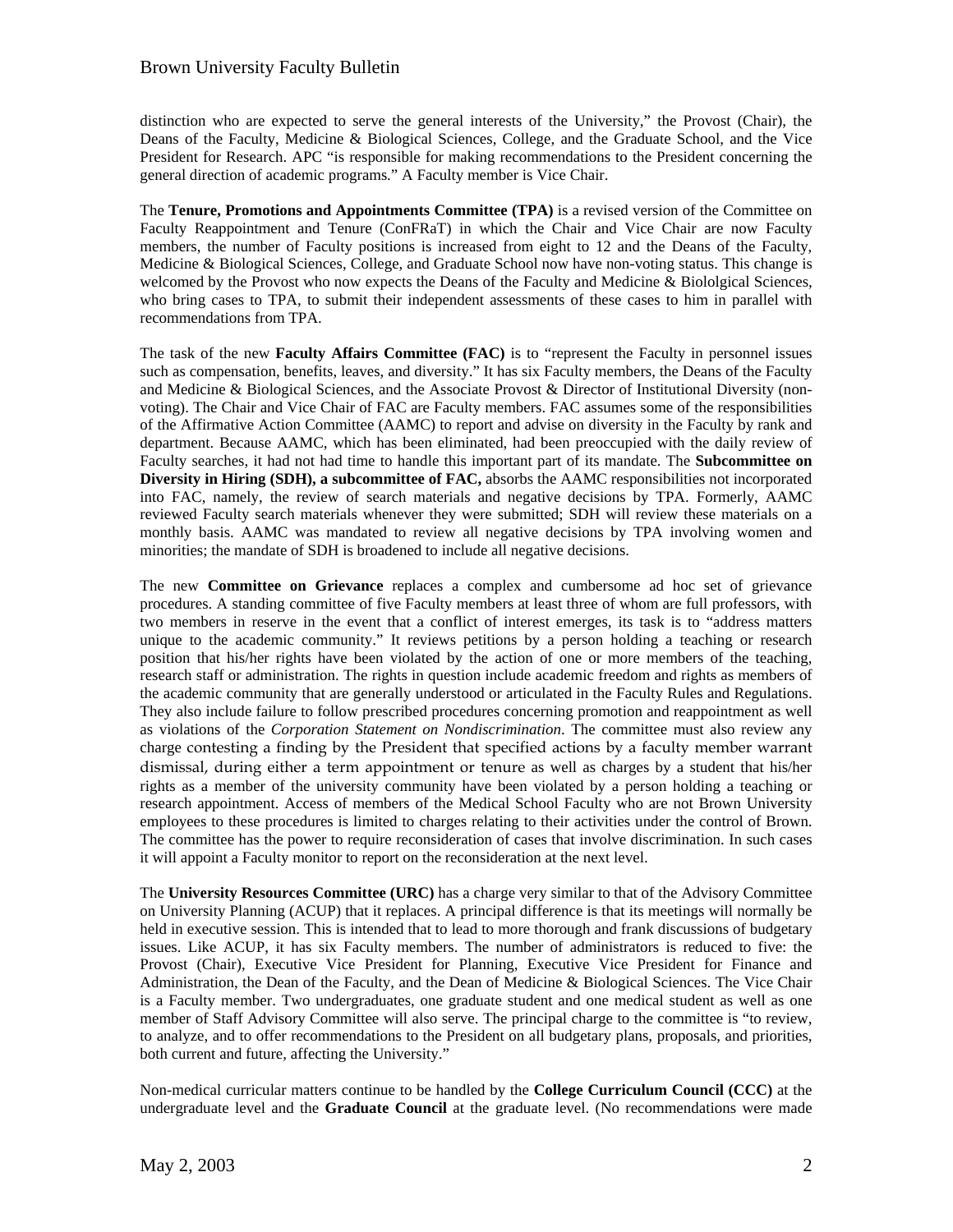# Brown University Faculty Bulletin

concerning the medical curriculum.) While only small modifications were made in these two committees, the Faculty did approve the creation of the **University Curriculum Committee**, a committee with overarching responsibility for all aspects of the non-medical curriculum. Most of the work of the UCC, consisting of eight members, four from each council, is to be handled by the councils. The UCC is charged specifically with dealing with matters that have both graduate and undergraduate dimensions, an aspect of curricular management not covered by the previous system of governance.

The **Faculty Executive Committee (FEC)** was revised in a few important ways without changing its membership. FEC remains the steering committee for Faculty business. Previously, FEC was responsible for invoking our grievance procedures, a task now in the hands of the Committee on Grievance. The revised FEC is now responsible for making nominations to Faculty committees and making recommendations of Faculty members for service on administrative advisory boards. In this respect it replaces the Nominations Committee. In the case of nominations to APC and URC, FEC makes recommendations in consultation with the Provost. FEC is also assigned responsibility for making recommendations for the Susan Colver Rosenberger Medal of Honor, the highest honor awarded by the Faculty.

Because the FEC cannot nominate itself, a new **Nominations Committee for FEC (NCFEC)** has been created to make nominations for membership on FEC. The committee consists of the Faculty Chairs of TPA and FAC and the Faculty Vice Chairs of APC and URC.

A small change was made to the **Standing Committee on the Academic Code**: Its Chair and Vice Chair will now be Faculty members. Previously the Chair was appointed by the Dean of the College and was often an associate dean of the College.

## **Unchanged Committees**

Two Faculty committees were deemed to be appropriately constituted and performing well and not requiring change: the **Honorary Degrees Committee** and the **Status of Women Committee**. For reasons stated earlier, no changes were recommended in the **Committee on Medical Faculty Appointment** and the **Medical Faculty Executive Committee**; changes to both committees are being prepared by the Division of Biology and Medicine. The **University Committee on the Arts** has been left unchanged but is expected to disband in fall, 2003 when the status of the **Creative Arts Council** is changed by the Provost.

Three other committees over which the Faculty has no jurisdiction but on which Faculty members serve are the **University Disciplinary Committee**, a Corporation committee, the **Presidential Advisory Committee on Corporate Responsibility in Investment**, and the **John Carter Brown Library Faculty Liaison Committee**.

#### **Administrative Advisory Boards**

One of the more innovative ideas to emerge from the review of Faculty governance is the administrative advisory board. The purpose of a board is "to advise a senior administrator (who is its Chair) on resources and priorities for which the senior administrator has responsibility." Each board must have at least four Faculty members, one of whom must serve as Vice Chair. The executive committee, consisting of at least the Chair and Vice Chair, sets the agenda for the board. The Vice Chair presents the annual report of the board to the Faculty. Faculty members may either be appointed by the senior administrator in consultation with the FEC or may be elected, a determination that is made at the time of creation of the board.

At the April Faculty meeting the **Library**, **Computing**, and **Campus Resources and Planning** advisory boards were approved. Other boards are being prepared to provide advice to senior administrators responsible for the Faculty, College, human resources, and diversity. As these boards come into operation, standing committees of the Faculty are being eliminated. Committees that will continue to operate until the establishment of administrative advisory boards is complete include the following: Lectureships; Awards and Benefits; University Benefits; Academic Standing; Commencement Speakers; Admissions and Financial Aid; Faculty Resumed Undergraduate Education Policy & Admissions; Prizes and Premiums; Student Life; Athletics and Physical Education; Summer Studies; Financial Aid Awards Review Board;